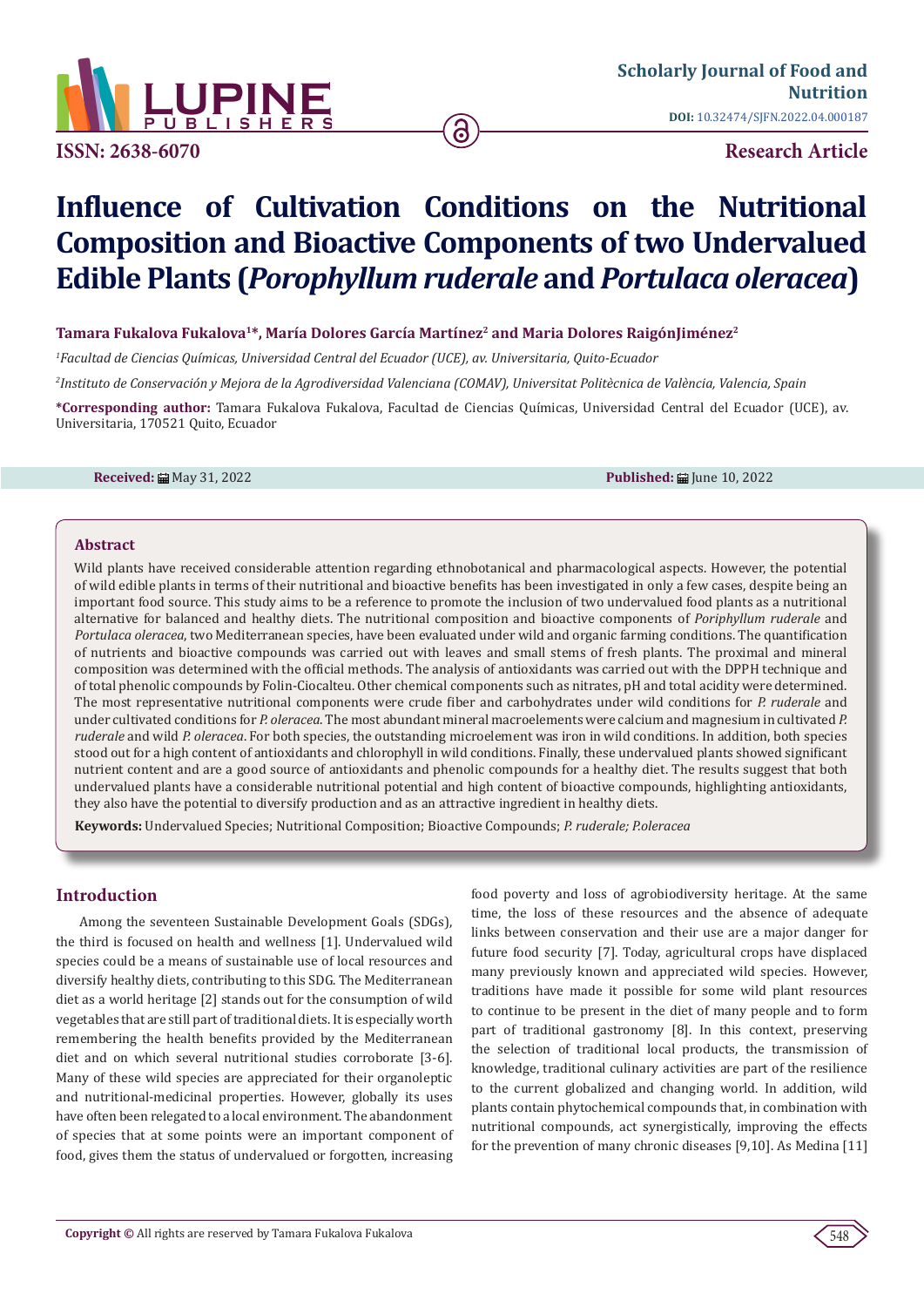points out, the food heritage (Mediterranean diet in this case), must be constantly recreated, and this within cultural frameworks in continuous evolution, which demands adaptation capacity. In this way, all the studies that advance in the knowledge of traditional foods consumed locally are very valuable from the cultural and nutritional point of view. Thus, the influence of the cultivation conditions of two undervalued food plants inherent to the springsummer period in Mediterranean conditions was studied: purslane (*Portulaca oleracea L*.) and quirquiña (*Porophyllum ruderale* (Jacq.) Cass). According to the previous ethnobotanical review, these two species have been rooted in the traditional gastronomy of the Valencian coast (Spain). As objectives of this research, it was established to compare in organic farming conditions and in wild conditions: 1) the nutritional characteristics of two species; 2) the bioactive components present. Since wild species are well adapted to local environmental conditions, they can ensure constant

**Table 1:** Description of studied plants.

production under adverse environmental conditions and could be considered as vegetables for the local productive structure, as well as a beneficial source for health.

# **Materials and Methods**

### **Plant material and sample preparation**

The harvest was carried out in the spring-summer season of 2020 under two growing conditions: 1) organic farming conditions; 2) wild conditions in the same area of the Valencian coast within latitudes N 39 $945'13''$  and longitudes W 0 $912'21''$ . The wild plants were collected in the areas close to the cultivation area and their brief description is summarized in Table 1. *P. oleracea* is a widespread edible and medicinal plant with expanding interest as some previous research indicates that its shoots are a rich source of bioprotective nutrients [12-16].

| Scientific name           | Portulaca oleracea L.                                               |
|---------------------------|---------------------------------------------------------------------|
| Common name               | Purslane, Verdolaga                                                 |
| Scientific classification | Order: Caryophyllales<br>Genus: Portulaca                           |
|                           | Family: Portulacaceae<br>Species: oleracea                          |
| <b>Characteristics</b>    | Annual plant. Habitat: can be found in any unshaded area. In some   |
|                           | regions it is considered a weed. Succulent stems and leaves         |
| Food uses                 | Parts used: leaves, stem (raw or cooked). Young leaves are very     |
|                           | acceptable for salad. The leaves have a somewhat sour, salty and    |
|                           | purgent taste. Being mucilaginous, it is used in soups.             |
| Scientific name           | Porophyllum ruderale (Jacq.) Cass                                   |
|                           |                                                                     |
| Common name               | Quirquiña, Cilantro boliviano, Papaloquelite                        |
| Scientific classification | Order: Asterales<br>Genus: Porophyllum Guett.                       |
|                           | Species: ruderale<br>Family: Asteraceae                             |
| Characteristics           | Annual plant. Habitat: native to the American continent, warm       |
|                           | climate, grows in a wide variety of soil. Smooth stems and leaves   |
|                           | with oil glands.                                                    |
| Food uses                 | Parts used: leaves, raw stems in salads and hot sauces, as a        |
|                           | vegetable. The leaves have a very strong and characteristic flavor. |



**Figure 1:** Biological activities of phytochemicals from P. oleracea y P. ruderale.

**Citation:** Tamara Fukalova Fukalova\*, María Dolores García Martínez, Maria Dolores RaigónJiménez. Influence of Cultivation Conditions on the Nutritional Composition and Bioactive Components of two Undervalued Edible Plants (*Porophyllum ruderale* and *Portulaca oleracea*). Scho J Food & Nutr. 4(3)-2022. SJFN.MS.ID.000187. DOI: [10.32474/SJFN.2022.04.000187](http://dx.doi.org/10.32474/SJFN.2022.04.000187)

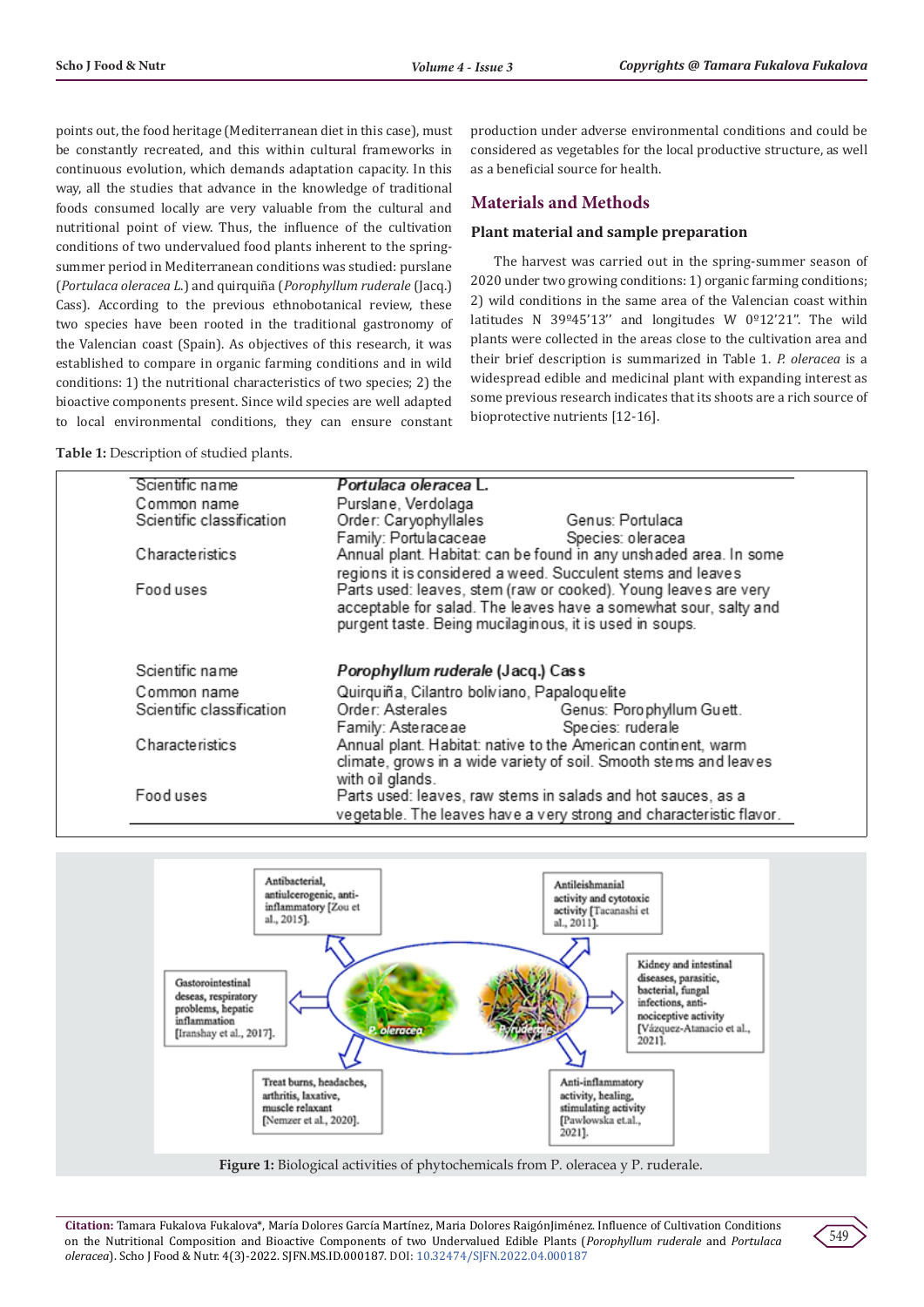*P. ruderale* has also been used in traditional medicine [17], although the review work by Marques et al. [18] highlights the lack of scientific work on this plant, except for some research on the chemical characterization of its essential oil [19,20]. The phytochemical constituents of the studied plants have some bioactive properties that are summarized in Figure 1. Approximately 1 kg of each species was collected. The leaves and tender stems were separated and used for the extraction and quantification of bioactive compounds: total antioxidants, total polyphenols, chlorophylls and other chemicals (pH, nitrates, total acidity). The rest of the plant material was dehydrated in an oven at 70 °C (J.P. Selecta) and subsequently ground (Retsch KG-5657 Haan Remscheid Germany) for proximal analysis.

## **Reagents and Standards**

The 80%  $(v/v)$  methanol and 80%  $(v/v)$  acetone solutions were prepared from the analytical grade purity reagents. Sodium carbonate; citric acid, boric acid, sulfuric acid, hydrochloric acid and phosphoric acid; lanthanum (III) chloride, sodium hydroxide from Scharlau. Trolox (6-hydroxy-2,5,7,8-tetramethyl-chroman-<br>2-carboxylic acid); 2,2'-azobis-2-methyl-propanimidamine; 2-carboxylic acid); 2,2´-azobis-2-methyl-propanimidamine; 1,1-diphenyl-2-picrylhydrazyl (DPPH); Folin-Ciocalteu reagent, gallic acid from Sigma-Aldrich Co.

#### **Proximate analysis and minerals determination**

The analysis was carry out by the official methods: moisture (AOAC 984.25), proteins (AOAC 984.13), fat (AOAC 983.23), fiber (AOAC 991.43) and ashes (AOAC 923.03). Digestion was performed according to AOAC method 985.35. Carbohydrate content was calculated by difference. The minerals were analyzed by atomic absorption spectroscopy. (Thermo Elemental AA series), except for phosphorus, which was analyzed by colorimetry [21].

#### **Bioactive components evaluation**

All analytical methods applied were optimized and validated for specific vegetal samples analyzes. The total antioxidant content was determined by the DPPH method following the modified methodology of Brand-Willams [22]: the extract was obtained by mixing 0.8 g of the sample with 5 mL of 80% methanol for 1 hour at room temperature in orbital shaker SO1 (Stuart Scientific); then an aliquot of the extract (100 μL) was allowed to react for 45 minutes in the dark with the reagent (0.025 g/L of DPPH methanolic solution). The absorbance was measured at 515 nm (Schott UVline9400). The calibration curve was obtained with Trolox as standard. The results were expressed in µmoles of Trolox equivalent in 100 g of fresh weight (µmol TE 100  $g^{-1}$  fw). The total phenolic content was performed by mixing an aqueous extract aliquot (0.5 mL) with the Folin-Ciocalteu reagent and sodium carbonate. The absorbance was measured at 750 nm in the UV/V spectrophotometer (JENWAY 6715/UV-Vis) after 1 hour of incubation. Gallic acid was used for the calibration curve. The results were expressed as mg of gallic acid equivalents in 100 g of fresh weight (mg GAE 100  $g^{-1}$  fw). The chlorophylls content was determined using the adapted Hansmann method (1973): the extract was obtained with 80% acetone.

Once filtered, the absorbance was measured at 645nm, 653nm and 663nm (Schott UVline9400). The results were expressed as milligrams of chlorophyll in 100 g of fresh weight (mg $\cdot$ 100 g<sup>-1</sup> fw).

#### **Other chemicals: nitrates, pH and total acidity**

Aqueous extracts of aerial parts were prepared in 1:2 w/v ratio (plant / 80% acetone). Nitrates and pH were measured directly with the respective electrodes by pH and ION-Meter GLP 22+ equipment (CRISON). The total acidity was determined potentiometrically with a 0.05 N NaOH solution. The results were expressed as a percentage of citric acid.

#### **Statistical analysis**

Each sample was analyzed in triplicate. The analysis of variance and the significant difference between means were tested by multivariate ANOVA at a significant level of p<0.05. Differences between groups were determined by comparisons of means (Tukey contrast). All analysis was processed using Statgraphics Plus version 5.1 (Manugistics Inc., Rockville, MD, USA)

## **Result and Discussion**

#### **Proximate analysis**

Table 2 shows the percentage contents of the nutrients, as well as the macro and microminerals values. It is observed that the wild species (*P. ruderale* with 84.70% and *P. oleracea* with 88.39%) have a higher humidity level than their cultivated counterparts with a significant difference (p=0.0000). On the contrary, the ash content is higher in *P. oleracea* than in *P. ruderale* and in both species it is lower in wild conditions vs. cultivated conditions. Crude protein had a higher value in *P. ruderale* under wild conditions, and in *P. oleracea* no significant differences were observed for this nutrient according to the growth system. The fat content in *P. ruderale* was higher in wild conditions (5.50%) vs. cultivated conditions (3.57%), while in *P. oleracea* the same parameter was higher in cultivated conditions (0.99%). For both species, the differences between cultivation systems were significant with p=0.0156 (*P. ruderale*) and p=0.0000 (*P. oleracea*). Crude fiber did not present significant differences between the growing systems in any of the species, showing the highest level in *P. ruderale* (5.50%). Carbohydrates indicated high levels in cultivated conditions vs. wild conditions for both species. The characterization of the nutrients in vegetables is an important contribution to the daily requirements of a balanced diet. Moisture content determines freshness of vegetables and color characteristics appreciable by consumers [23]. On the other hand, the stability and quality of food are also affected by the moisture content. Its higher levels in the wild conditions for both species are probably related to their ability to retain water when exposed to higher stress agroclimatic conditions than their cultivated counterparts. Moisture values similar to those found in this study are reported for conventional vegetables such as parsley (88%) [24], and higher values have been found in P. oleracea (97.3%) from Sudan [25].

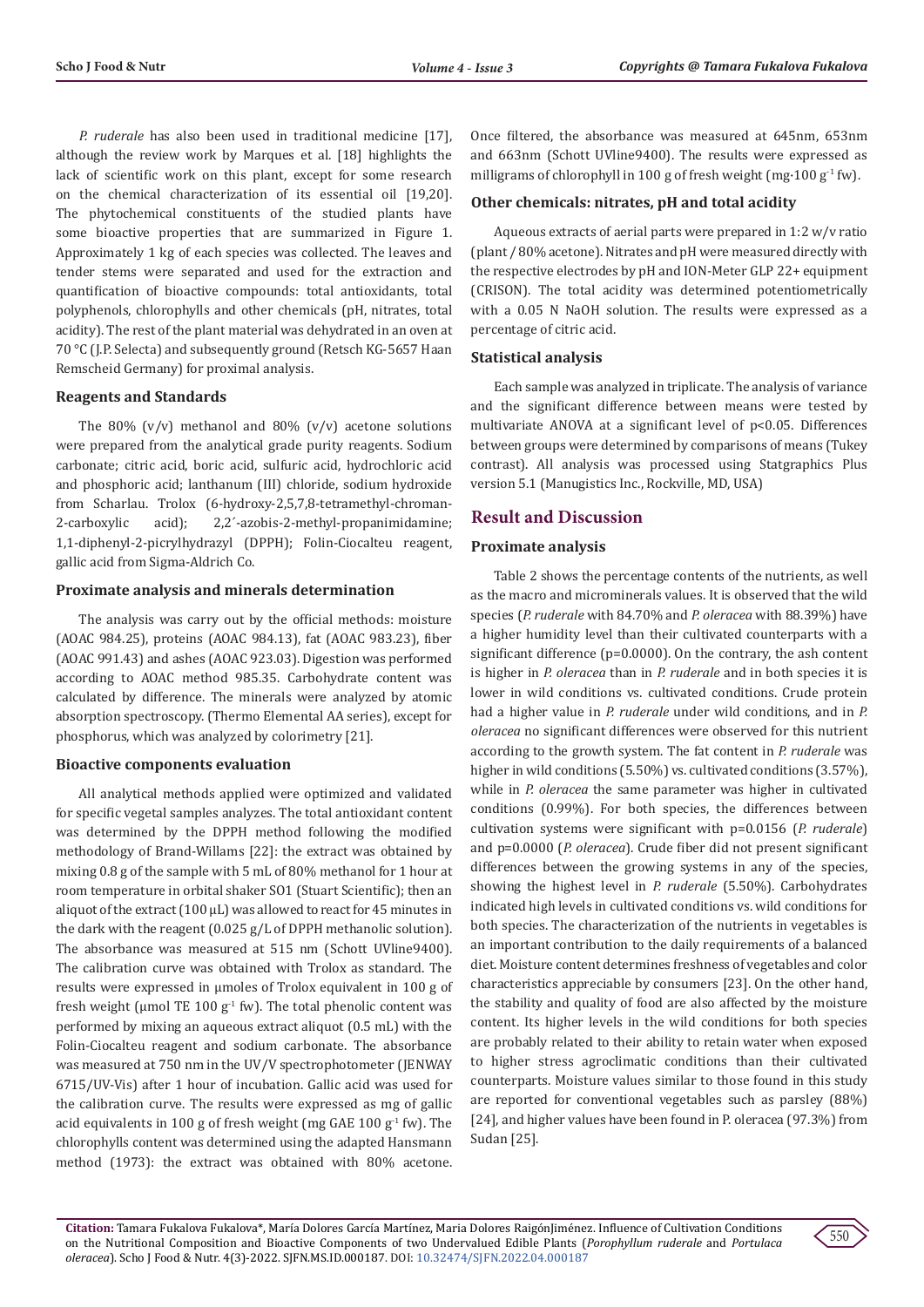|                                                                                |                                         |                             | P. ruderale                 |         | P. olerace                  |                            |         |  |  |
|--------------------------------------------------------------------------------|-----------------------------------------|-----------------------------|-----------------------------|---------|-----------------------------|----------------------------|---------|--|--|
|                                                                                |                                         | Wild                        | Cultivate                   | p-value | Wild                        | Cultivate                  | p-value |  |  |
| Nutrients (g 100<br>$g^{-1}$ fw)                                               | Moisture                                | $84.70^{\circ} \pm 0.43$    | 76.64 <sup>b</sup> ±0.02    | 0.0000  | 88.39 <sup>a</sup> ±0.24    | 83.12 <sup>b</sup> ±1.09   | 0.0014  |  |  |
|                                                                                | Ash                                     | $1.49b \pm 0.02$            | $2.33a_{\pm}0.02$<br>0.0020 |         | $2.62^b \pm 0.02$           | $3.39a \pm 0.06$           | 0.0084  |  |  |
|                                                                                | Crude protein                           | $1.89^{\circ}$ ±0.00        | 0.0002<br>$1.19b \pm 0.01$  |         | $1.56 \pm 0.00$             | $1.49 \pm 0.00$            | 0.1988  |  |  |
|                                                                                | Fat                                     | $0.66^a \pm 0.00$           | $0.41b \pm 0.01$            | 0.0156  | $0.32^b \pm 0.00$           | $0.99^{\circ}$ ±0.00       | 0.0000  |  |  |
|                                                                                | Crude fiber                             | $5.50 \pm 1.88$             | 0.1003<br>$3.57 \pm 0.66$   |         | $2.39 \pm 0.01$             | $2.60 \pm 0.89$            | 0.7178  |  |  |
|                                                                                | Carbohydrates                           | $6.80^{\rm b}$ ±3.49        | $17.55a+0.63$               | 0.0008  | $4.72^b \pm 0.21$           | $8.41^a \pm 0.90$          | 0.0183  |  |  |
|                                                                                | Energetic value<br>(kcal $100 g^{-1}$ ) | $40.70 \pm 1.16$            | 78.65±0.22                  |         | 28.00±0.07                  | $48.51 \pm 0.30$           |         |  |  |
| Minerals (mg<br>$100 g-1$ fw)                                                  | Calcium                                 | 439.29 <sup>b</sup> ±119.86 | 687.49 <sup>a</sup> ±19.22  | 0.0240  | 186.67 <sup>a</sup> ±28.36  | $110.59^{\circ}$ ±16.02    | 0.0005  |  |  |
|                                                                                | Magnesium                               | 131.15 <sup>b</sup> ±9.22   | 185.54 <sup>a</sup> ±21.10  | 0.0150  | 165.33 <sup>a</sup> ±9.50   | $91.68^{\rm b}$ ±18.91     | 0.0000  |  |  |
|                                                                                | Potassium                               | 515.28±49.22                | 477.75±40.99                | 0.3676  | 776.67 <sup>a</sup> ±171.50 | 271.91 <sup>b</sup> ±34.37 | 0.0000  |  |  |
|                                                                                | Phosphorus                              | $56.48^{\circ}$ ±3.31       | 84.57 <sup>a</sup> ±3.96    | 0.0007  | $33.67^b \pm 0.93$          | 58.73 <sup>a</sup> ±7.56   | 0.0000  |  |  |
|                                                                                | Sodium                                  | $7.19 \pm 1.21$             | $8.21 \pm 1.60$             | 0.4337  | $16.60^{\circ}$ ±0.03       | $0.81^b \pm 0.06$          | 0.0000  |  |  |
|                                                                                | Iron                                    | $1.80 \pm 0.12$             | $1.70 \pm 0.17$             | 0.4495  | $1.80 \pm 0.18$             | $1.35 \pm 0.18$            | 0.1960  |  |  |
|                                                                                | Copper                                  | $0.17^{\rm b}$ ± $0.01$     | $0.37a_{\pm}0.01$           | 0.0000  | $0.14b \pm 0.01$            | $0.36^a \pm 0.05$          | 0.0000  |  |  |
|                                                                                | Zinc                                    | $0.51^{\circ}$ ±0.04        | $0.39b \pm 0.03$            | 0.0157  | $0.99^{\rm b}$ ±0.06        | $1.08^a \pm 0.14$          | 0.0011  |  |  |
| Note: $a-d$ superscript indicates a significant difference exists ( $p<0.05$ ) |                                         |                             |                             |         |                             |                            |         |  |  |

**Table 2:** Nutritional and mineral components of the aerial parts of each species: mean ± standard error and probability (p-value) for the significance differences between growth conditions.

Ash is the inorganic part of the plant that is closely related to the mineral content. The ashes presented a variation between 0.44- 0.67% in *P. ruderale*, values lower than those reported by Carillo [26] for the same Mexican species (2.04%). The variation between 2.62-3.39% in *P. oleracea* is much higher than that reported by USDA [27] for the same American species (1.36%). Crude protein showed a significant difference between the growth conditions in *P. ruderale* (p=0.0002) and no difference in *P. oleracea*. These results that both species are not a protein source of alternative nutrition, unlike other wild edible species such as C. album (26.42%) or the genus Amaranthus (21.38%) [28]. In general, the amount of protein in the species studied is close to that of common lettuce (1.13%) or escarole (1.6%) [24]. The fat content was significantly influenced by the growth conditions in *P. ruderale* and *P. oleracea*, where the value found tripled that of the organic growth conditions. The fat content is very similar to that reported for the wild species *P. oleracea* Portuguese (0.39%) by Pinela et al. [29]. In general, all the values were below 1.0%, confirming that the plants studied are a low-fat source, which could be considered to design healthy diets [30, 31]. The crude fiber varied between 2.39-5.50%, without presenting differences between cultivation systems for any of the species. The fiber content in this study can be considered high since it exceeds the range reported by Kim et al. [32] for iceberg, romaine, green and purple leaf lettuce from 0.9 to 2.1 g  $100 g<sup>-1</sup>$  in fresh weight or reported by Tardío et al. [33] for *P. oleracea* Mediterranean (1.20%). These results indicate that the aerial parts of both species are a good source of crude fiber whose daily intake is beneficial for health. Carbohydrate concentration varied in the range 4.72-8.41% (P. oleracea) and 6.80-17.55% (*P. ruderale*). The carbohydrate content in *P. oleracea* exceeded that reported by Tardío et al. [33]

for the same species with 1.98%. The estimated caloric values of the plants studied in two growth conditions fluctuated between 28.0-78.65%, where *P. ruderale* had the highest caloric value in cultivated conditions (Table 1). However, both species are oriented as low-calorie foods and 100g of their consumption contributes only about 4% considering the referenced energy value (2000 kcal/ day for adults) [34]. In this way, the studied species are appropriate food for low-calorie diets.

#### **Minerals**

Human nutritional requirements require at least 23 elements that are differentiated into macrominerals (they require higher daily amounts) and microminerals (their required daily amounts are very small) [35]. The mineral composition of the two undervalued species is presented in Table 1. The calcium (Ca) range is between 110.59 mg·100  $g^1$  (*P. oleracea*) and 687.49 mg·100  $g^1$ (*P. ruderale*), both under cultivated conditions. Species *P. ruderale* stood out as a source of calcium since 100 g fresh edible portion represents a contribution of more than 55% of daily requirements for adults of this element when estimating the reference dietary intake of Ca in 1200 mg per day [36]. Vegetables rich in calcium are kale, broccoli, and watercress, which provide between 100 and 150 mg per 100 g [37], although the impact that food has on total calcium intake depends on food consumption patterns of the population. Magnesium (Mg) was between 91.68 mg 100 g<sup>1</sup> (*P. oleracea*) and 185.54 mg 100 g-1 (*P. ruderale*), both cultivated, and between 131.15 mg 100  $g<sup>1</sup>$  and 165.33 mg 100  $g<sup>1</sup>$ , respectively, in their wild counterparts. The amount of magnesium depends more on the growth conditions in *P. oleracea* than in *P. ruderale* with a significant difference (p=0.0000). In general, magnesium

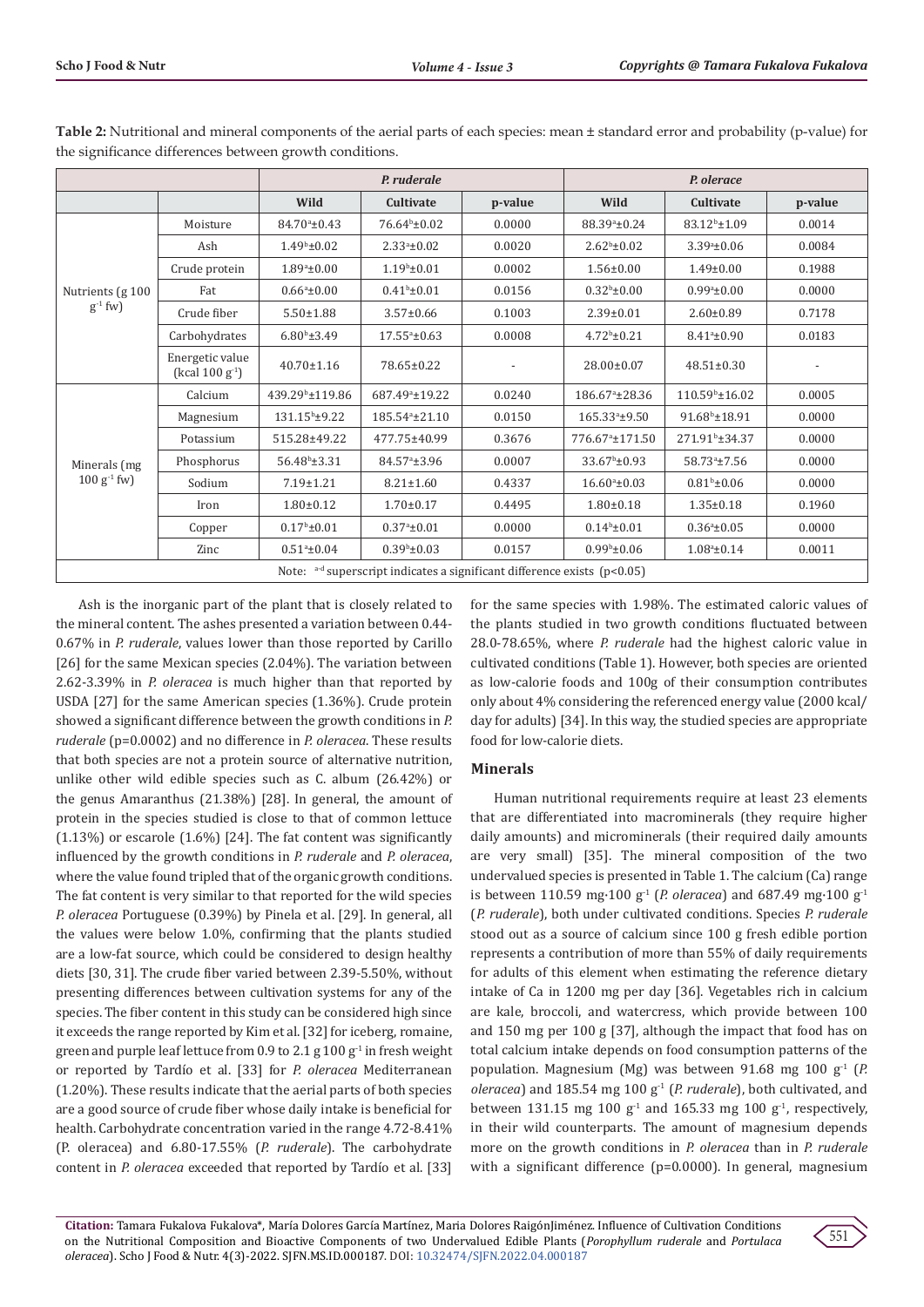is a critical element in many cellular functions, being a cofactor in more than 300 enzymes in the body and has functions that affect nerve conduction [38]. Studies indicate that Mg intake below 237 mg/day is associated with poor bone health [39]. The mean value of potassium (K) ranged between 515.28 and 776.67 mg $\cdot$ 100 g<sup>-1</sup> in the wild species. The functions of this element in plants are related to osmotic regulation and electroneutrality of cells (Renna et al., 2015). The superiority of K under wild conditions is possibly related to its availability in more rustic areas. The phosphorus concentration ranged from  $33.67$  to  $84.57$  mg $\cdot 100$  g<sup>-1</sup> with significant differences between the culture systems in both species, surpassing the cultivated ones vs. the wild ones. In the case of wild conditions its low content may be related to deficient levels of this element in the soil, and, in the case of cultivation conditions, it may be influenced by agricultural practices and the contributions made in the form of organic matter.

In relation to sodium, the significant difference (p=0.0000) was only observed in *P. oleracea*, doubling its content in wild vs. cultivated conditions. In general, for humans, sodium plays a vital role in regulating fluid balance and blood pressure (Renna et al., 2015). The WHO [40] recommends its intake below 2 g per day to prevent cardiovascular diseases attributed to high blood pressure. The result of the present study showed that all the species analyzed can be considered as contributors of low daily sodium intake. Among the microminerals, the one with the highest concentration was iron (Fe) for both species under wild conditions, followed by zinc (Zn). In the human body, Fe acts as an oxygen carrier and its deficiency is the most common nutritional disorder. Considering that the requirement of its daily intake is 8 and 10 mg [36], the species in this study could provide around 18% of the requirement. Zn is also an essential component for humans since it participates in the synthesis and degradation of carbohydrates, lipids, proteins, and nucleic acids. Its central role in the immune system is supported by several studies [36]. If the recommended daily amount of Zn (10 mg/day, Odhav et al., [41]) is considered, the study plants can provide between 4.5-10% of what is recommended. The microelement with the lowest concentration was copper (Cu) in wild conditions for both plants. On the contrary, a high content of Cu was found in both species collected under cultivated conditions, exceeding by more than 2.5 times the content of this element in their wild counterparts. This element is vital for certain enzymes and proteins (Renna et al., 2015), as well as it is required in the synthesis of collagen and mobilization of iron [42]. The edible parts of the plants studied are shown to be a moderate source of this trace element, which represents 15.6% (wild species) and 41.1% (cultivated species) of 100 g of their fresh consumption, considering that the recommended daily consumption is 0.9 mg/ day [29].

#### **Bioactive components**



**Figure 2:** Bioactive compounds: mean values: AOT=total antioxidants (μmol TE·100 g-1pf); PFT= total polyphenols (mg GAE·100  $g^{-1}$ ); total Chl=total chlorophyll ( as chlorophyll a + b) (mg·100  $g^{-1}$ ).

The bioactive components of this study that are antioxidants, phenolic compounds, and chlorophylls, in plants are involved in

growth, reproduction and defense against pathogens and known as secondary metabolites. For humans, these compounds exert

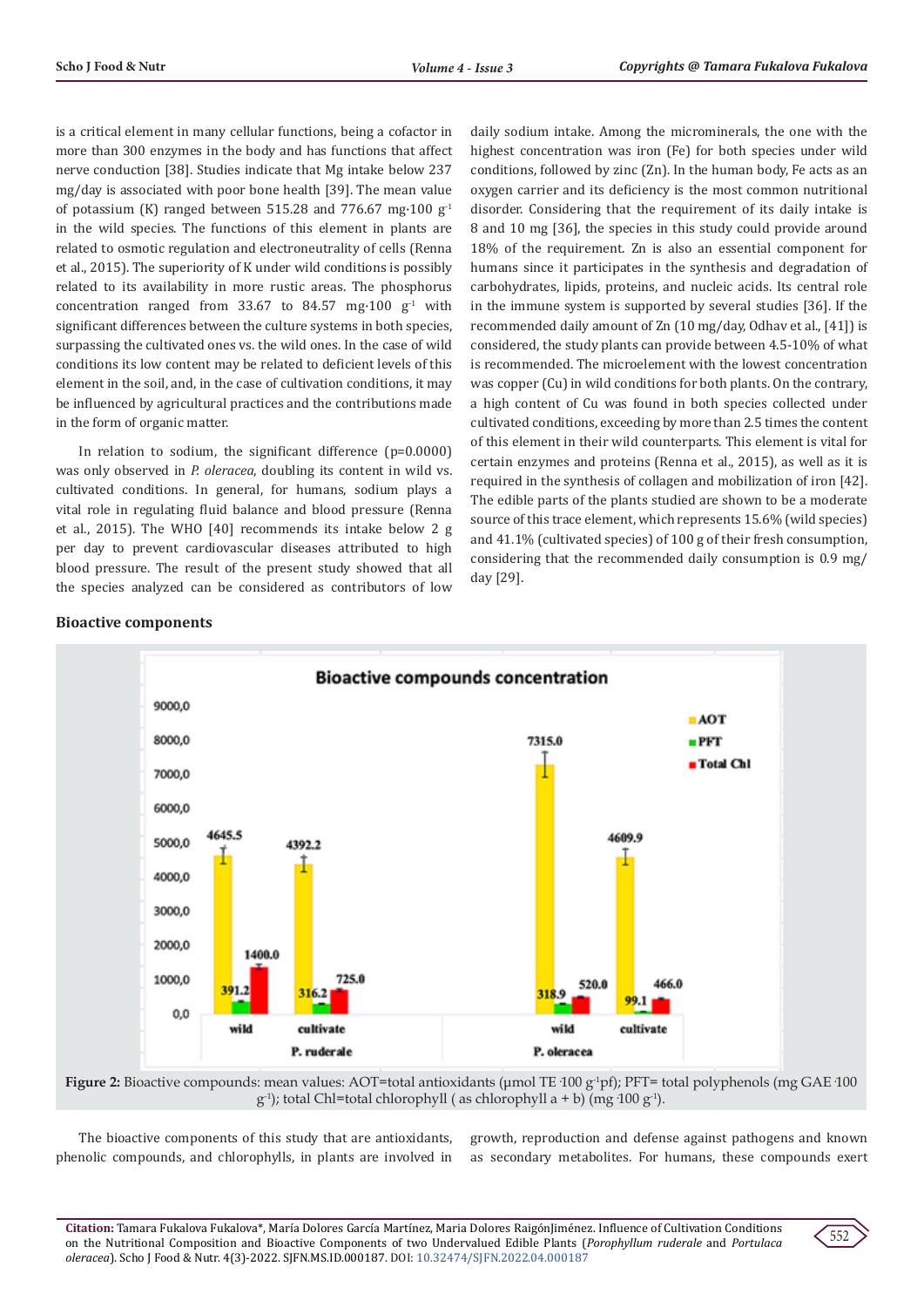beneficial effects due to their biological activity that promotes health [43]. Therefore, these bioactive molecules affect the nutritional quality of foods since they provide functionality to the food. The content of total antioxidants (TAO), total phenolic compounds (PFT) and total chlorophyll (Chl) of the undervalued wild plants are presented in Figure 2. The amount of total antioxidants in the fresh samples of both plants ranged from 4645.53 to 7135.0 (umol TE $\cdot$ 100 g<sup>-1</sup>) for the wild species compared to their cultivated counterparts (4392.2-4609.9 μmol TE·100  $g<sup>-1</sup>$ ) with significant differences between both growth systems. On the contrary, the content of total phenolic compounds did not present significant differences between the growth systems for *P. ruderale* species. However, in *P. oleracea* a significant difference was observed between cultivated (99.1 mg  $GAE·100 g<sup>-1</sup>$ ) and wild (318.9 mg  $GAE·100 g<sup>-1</sup>$ ). The amount of chlorophylls in the fresh samples was higher in the wild species of both plants, although there were only significant differences in *P. oleracea*. In general, both species exhibit high levels of bioactive compounds, especially total antioxidants, which are higher in wild species. In some plants, antioxidant activity is correlated with phenolic compounds. [17]. In our study the positive correlation was only observed in the case of the species *P. oleracea*. The total content of phenolic compounds is much higher than that reported by Kim et al. [32] for the green leaves of the "Simpson Elite" variety lettuce (65-67 mg 100 g<sup>-1</sup>) and the red leaves of the "Red Cross" variety  $(250-260 \text{ mg } 100 \text{ g}^{-1})$ . In contrast, the wild leaves of Tunisian P. oleracea studied by Dabbou et al. [44] contain a higher amount of phenols than that found in this study for the same species. The leaves of Mediterranean *P. oleracea* reported by Tardío et al. [33] showed results in phenolic compounds (270 mg 100  $g^{-1}$ ) lower than that of this study, for the same species in wild conditions and higher than in its cultivated counterpart.

Chlorophylls were analyzed in this study as part of the bioactive compounds and are the pigments responsible for the green color of leaves. In all the samples analyzed, the concentration of chlorophyll a was higher than that of chlorophyll b, and the sum of both corresponds to the amount of total chlorophyll. Its quantity prevailed in the wild species of both plants and its range was between 520 (*P. oleracea*) and 1400 mg·100 g-1 pf (*P. ruderale*). The study on total chlorophyll in the leaves of Tunisian *P. oleracea* (742 mg in 100 g) carried out by Dabbou et al. [44] reported an amount of total chlorophyll greater than that found in this study. The higher amount of bioactive compounds under wild conditions is probably due to the fact that these secondary metabolites are responsible for the plant defense system. Being subjected to conditions of greater stress, the total content of phenols in the leaves can be increased. Also, the stage of harvest has a significant effect on the total phenolic content, as well as the age of the plant [45]. Chlorophyll content is one of the most significant parameters to evaluate the physiological state of plants that can be used as an index of the nutritional and stress state of the plant [46]. As bioactive compounds, chlorophylls have antioxidant and antimutagenic activity, as well as cancer prevention [47]. Its use is better when the plants are consumed fresh, since these natural pigments are thermolabile and are destroyed by heat.

## **Other chemicals**

Determined in this study are nitrates, pH and total acidity and their content is shown in Table 3. Nitrates and pH showed significant differences (p<0.05) between growth systems, both in the species *P. ruderale* and in the species *P. oleracea*. On the contrary, total acidity did not present significant differences between plants growth systems. As there is a natural nitrogen cycle in plants, it can be modified by applied agronomic practices and climatic conditions, as well as by storage conditions during post-harvest. The toxicity of nitrates increases when reduced to nitrites. However, the WHO/ FAO indicates that the acceptable daily intake of nitrates expressed as ions is 3.7 mg  $NO<sub>3</sub>$ - $kg<sup>-1</sup>$  of body weight. Hence the importance of determining the amount of nitrates in edible plants. All these chemicals interfere with the organoleptic qualities of the species and are considered the internal quality parameters of vegetables in the agri-food industry [48-53].

**Table 3:** Other chemicals of the aerial parts of each species: mean values ± standard error, coefficient of variability (CV) and p- value for the significance of differences between growth conditions.

|                    |                                                        | P. ruderale                |           |                         |           | P. olerace |                            |           |                         |        |         |  |
|--------------------|--------------------------------------------------------|----------------------------|-----------|-------------------------|-----------|------------|----------------------------|-----------|-------------------------|--------|---------|--|
|                    |                                                        | Wild                       | $CV(\% )$ | cultivate               | $CV(\% )$ | p-value    | Wild                       | $CV(\% )$ | cultivate               | CV(% ) | p-value |  |
| Other<br>chemicals | Nutrients<br>$(mg\ N03)$<br>$kg-1 pf$                  | 777.33 <sup>a</sup> ±91.00 | 11.72     | $304.40^{\circ}$ ±66.50 | 21.85     | 0.0019     | 470.99 <sup>a</sup> ±33.32 | 7.07      | $114.63^{\circ}$ ±25.32 | 22.09  | 0.0001  |  |
|                    | pH                                                     | $5.93^{\circ}$ ± 0.05      | 0.84      | $5.29^{\rm b} \pm 0.05$ | 0.94      | 0.0002     | $6.57^{\circ}$ ±0.02       | 0.30      | $3.58^{\circ} \pm 0.20$ | 5.59   | 0.0001  |  |
|                    | Acidity<br>total $\left(\% \right)$<br>citric<br>acid) | $0.10^{b} \pm 0.01$        | 10.00     | $0.19^a \pm 0.01$       | 5.00      | 0.0337     | $0.14^{ab} \pm 0.02$       | 14.28     | $0.19^{ab} \pm 0.03$    | 15.79  | 0.1079  |  |

Note:  $a, b$  superscript indicate that a significant difference exists between the growth conditions

## **Conclusions and Recommendations**

The influence of growth conditions on the nutritional composition and bioactive components of two undervalued wild plants *P. ruderale* and *P. oleracea* was evaluated. The proximal analysis of the aerial parts revealed a high content of crude fiber and carbohydrates. In the mineral content, the concentration of calcium and potassium stood out with its higher level in the

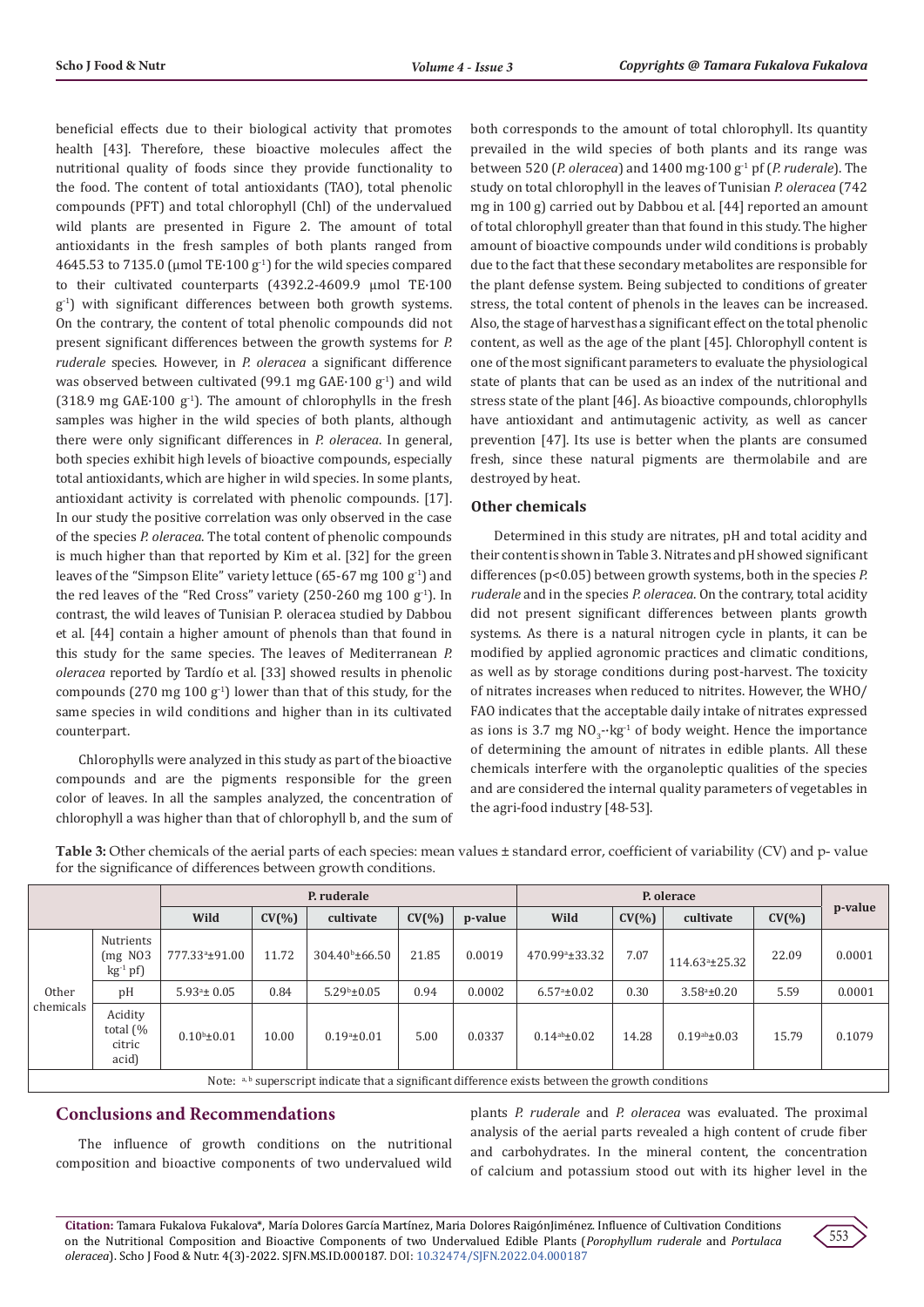cultivated conditions for *P. ruderale* and in the wild conditions for *P. oleracea*. The trace element iron was relevant in both plants and in both growth conditions. Likewise, significant levels of bioactive compounds were found in the two species studied that can provide functionality when consuming these vegetables. These results suggest that undervalued wild plants can be part of diets as an alternative to commonly used vegetables, reinforcing regional practices of consumption of wild species. Simultaneously, they can be postulated as new crop sources.

#### **References**

- 1. Organización de Naciones Unidas (ONU, 2019) Informe de los Objetivos de Desarrollo Sostenible.
- 2. González Turmo I, Medina, FX (2012) Retos y responsabilidades tras la declaración de la dieta mediterránea como patrimonio cultural inmaterial de la humanidad (UNESCO).
- 3. Mosconi L, Murray J, Tsui WH, Li Y, Davies M, et al. (2014) Mediterranean diet and magnetic resonance imaging-assessed brain atrophy in cognitively normal individuals at risk for Alzheimer's disease. J prev Alzheimer's Dis 1(1): 23.
- 4. Safouris A, Tsivgoulis G, Sergentanis T, Psaltopoulou T (2015) Mediterranean diet and risk of dementia. Curr Alzheimer Res 12(8): 736-744.
- 5. Gardener H, Caunca MR (2018) Mediterranean Diet in Preventing Neurodegenerative Diseases. Curr Nutr Rep 7: 10-20.
- 6. Gubert C, Kong G, Renoir T, Hannan AJ (2020) Exercise, diet and stress as modulators of gut microbiota: Implications for neurodegenerative diseases. Neurobiol dis 134: 104621.
- 7. Torrija Isasa M, Matallana González M (2016) A Historical Perspective of Wild Plant Foods in Mediterranean Area. In: Mediterranean wild edible plants: ethnobotany and food composition tables. Sánchez-Mata, M Tardío J (Eds.), Springer, New York, HY, USA.
- 8. Tardío J, Pardo de Santayana M, Morales R (2006) Ethnobotanical review of wild edible plants in Spain. Botanical Journal of the Linnean Society 152(1): 27-71.
- 9. van Breda SG, de Kok TM (2018) Smart combinations of bioactive compounds in fruits and vegetables may guide new strategies for personalized prevention of chronic diseases. Molecular Nutrition & Food Research 62(1): 1700597.
- 10. Demasi S, Caser M, Donno D, Enri SR, Lonati M, et al. (2021) Exploring wild edible flowers as a source of bioactive compounds: New perspectives in horticulture. Folia Horticulturae 33(1): 27-48.
- 11. Medina FX (2017) Reflexiones sobre el patrimonio y la alimentación desde las perspectivas cultural y turística. In: Anales de antropología 51(2): 106-113.
- 12. Spina M, Cuccioloni M, Sparapani L, Acciarri S, Eleuteri AM, et al. (2008) Comparative evaluation of flavonoid content in assessing quality of wild and cultivated vegetables for human consumption. Journal of the Science of Food and Agriculture 88(2): 294-304.
- 13. Yang Z, Liu C, Xiang L, Zheng Y (2009) Phenolic alkaloids as a new class of antioxidants in Portulaca oleracea. Phytotherapy Research: An International Journal Devoted to Pharmacological and Toxicological Evaluation of Natural Product Derivatives 23(7): 1032-1035.0020.
- 14. Franco JA, Cros V, Vicente MJ, Martínez Sánchez JJ (2011) Effects of salinity on the germination, growth, and nitrate contents of purslane (*Portulaca oleracea L.*) cultivated under different climatic conditions. The Journal of Horticultural Science and Biotechnology 86(1): 1-6.
- 15. Iranshahy M, Javadi B, Iranshahi M, Jahanbakhsh SP, Mahyari S, et al. (2017) A review of traditional uses, phytochemistry and pharmacology of *Portulaca oleracea L.* J ethnopharmacol 205: 158-172.
- 16. Li YH, Lai CY, Su MC, Cheng JC, Chang YS (2019) Antiviral activity of Portulaca oleracea L. against influenza A viruses. J Ethnopharmacol 241: 112013.
- 17. Conde Hernández LA, Guerrero Beltrán JÁ (2014) Total phenolics and antioxidant activity of Piper auritum and Porophyllum ruderale. Food chemistry 142: 455-460.
- 18. Marques ÉA, de Oliveira JA, Coelho AD, Salimena JP, Gavilanes ML (2020) *Porophyllum ruderale* (Jacq.) Cass. uma revisão dos últimos 39 anos. Research Society and Development 9(7): e944975215.
- 19. Fonsceca MC, Barbosa LC, Nascimento EA, Casali VW (2006) Essential oil from leaves and flowers of *Porophyllum ruderale* (Jacq.) Cassini (Asteraceae). Journal of Essential Oil Research 18(3): 345-347.
- 20. Santos V, Sussa FV, Gonçalez E, Silva PS, Felicio JD (2016) Comparative study of the essential oil effects on the Aspergillus flavus growth. In: PETERS, MIRANDA (ed.). Essential Oils: Historical Significance, Chemical Composition, and Medicinal Uses and Benefits. Hauppauge, New York, USA: Nova Science Publishers, 2016. cap. 8. p. 139-152.
- 21. AOAC (2005) Official Methods of Analysis of Offial Analytical Chemist, 18th ed.; Association of Official Analytical Chemist (AOAC International): Washington, DC, USA.
- 22. Brand Williams W, Cuvelier ME, Berset C (1995) Use of free radical method to evaluate antioxidant activity. LWT-Food Sci Technol 28: 25- 30.
- 23. Kibar H, Sönmez F, Temel S (2021) Effect of storage conditions on nutritional quality and color characteristics of quinoa varieties. Journal of Stored Products Research 91: 101761.
- 24. BEDCA (2022) Base de datos Española de Composición de Alimentos.
- 25. Obied WA, Mohamoud EN, Mohamed OSA (2003) Portulaca oleracea (purslane): nutritive composition and clinic-pathological effects on Nubian goats. Small Ruminant Research 48(1): 31-36.
- 26. Carillo SR (2014) Estudio del papaloquelite (Porophyllum ruderale) como alimento funcional.
- 27. USDA (2019). https://fdc.nal.usda.gov/fdc-app.html#/fooddetails/169274/nutrients
- 28. Ozbucak TB, Akçin ÖE, Yalçın S (2007) Nutrition contents of some wild edible plants in Central Black Sea Region of Turkey. International Journal of Natural and Engineering Sciences 1: 11-13.
- 29. Pinela J, Carvalho AM, Ferreira IC (2017) Wild edible plants: Nutritional and toxicological characteristics, retrieval strategies and importance for today's society. Food and Chemical Toxicology 110: 165-188.
- 30. Kaur N, Chugh V, Gupta AK (2014) Essential fatty acids as functional components of foods- a review. J Food Sci Technol 51(10): 2289-2303.
- 31. Marrelli M, Statti G, Conforti F (2020) A review of biologically active natural products from Mediterranean wild edible plants: benefits in the treatment of obesity and its related disorders. Molecules 25(3): 649.
- 32. Kim MJ, Moon Y, Tou JC, Mou B, Waterland NL (2016) Nutritional value, bioactive compounds and health benefits of lettuce (*Lactuca sativa L.*). Journal of Food Composition and Analysis 49: 19-34.
- 33. Tardío J, Sánchez Mata MDC, Morales R, Molina M, García Herrera P, et al. (2016) Ethnobotanical and food composition monographs of selected Mediterranean wild edible plants. In Mediterranean wild edible plants pp. 273-470.
- 34. Regulation (EU) No 1169/2011 of the European Parliament and of the Council. of 25 October 2011 on the provision of food information to consumers, amending Regulations (EC) No 1924/2006 and (EC) No 1925/2006 of the European Parliament and of the Council, and repealing Commission Directive 87/250/EEC, Council Directive 90/496/EEC, Commission Directive 1999/10/EC, Directive 2000/13/ EC of the European Parliament and of the Council, Commission Directives 2002/67/EC and 2008/5/EC and Commission regulation (EC) No 608/2004. Off J Eur Union 54: 18-63.